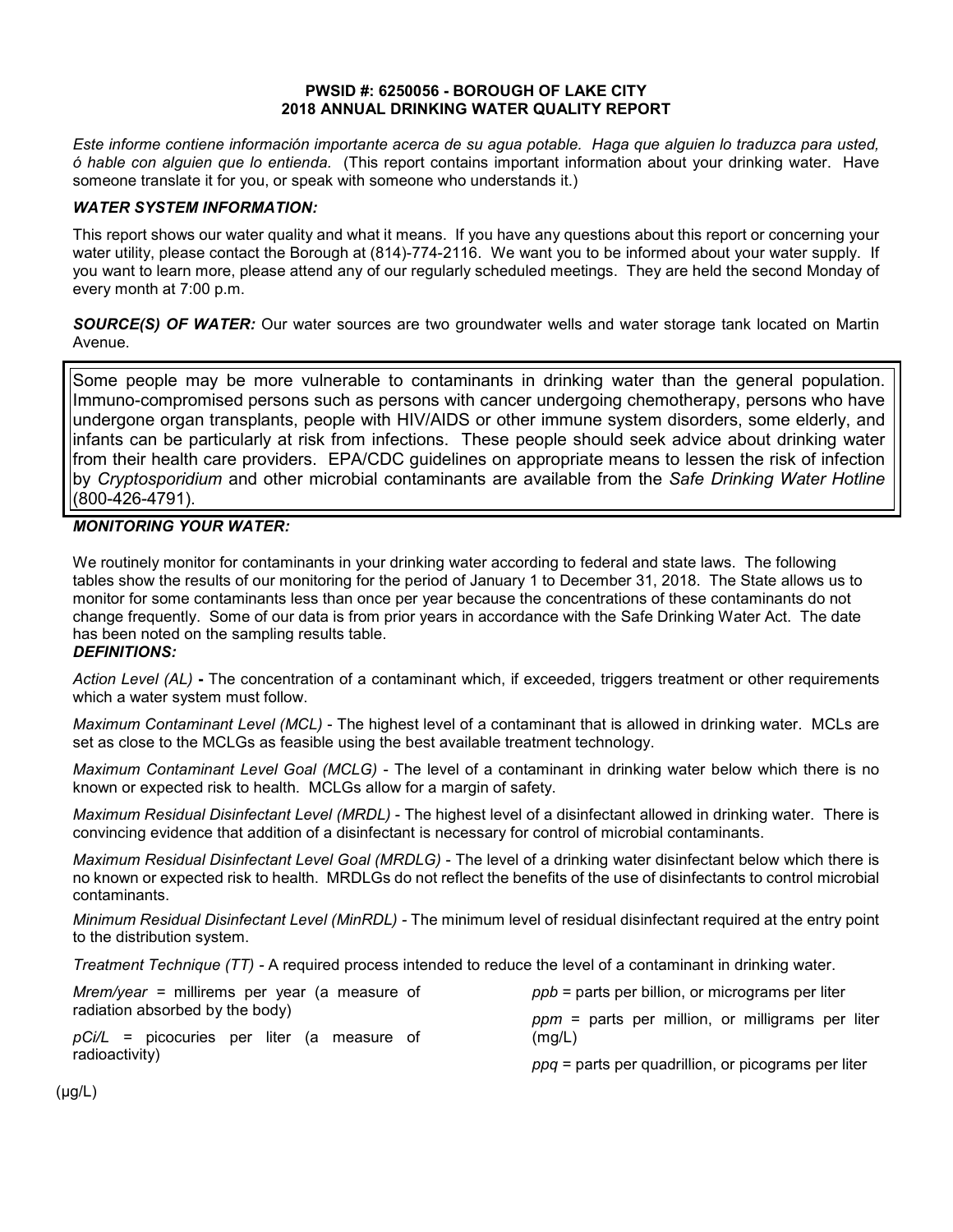# *DETECTED SAMPLE RESULTS*

| <b>Chemical Contaminants</b>             |                                                          |                       |                                           |                                             |     |                               |     |                                               |                              |                         |                         |                                                      |                                                                                                                |  |
|------------------------------------------|----------------------------------------------------------|-----------------------|-------------------------------------------|---------------------------------------------|-----|-------------------------------|-----|-----------------------------------------------|------------------------------|-------------------------|-------------------------|------------------------------------------------------|----------------------------------------------------------------------------------------------------------------|--|
| <b>Contaminant</b>                       | <b>MCL in</b><br><b>CCR</b><br><b>Units</b>              | <b>MCLG</b>           |                                           | Level<br><b>Detected</b>                    |     | Range of<br><b>Detections</b> |     | <b>Units</b>                                  | <b>Sample</b><br><b>Date</b> |                         | <b>Violation</b><br>Y/N |                                                      | <b>Sources of</b><br>Contamination                                                                             |  |
| Chlorine<br>(Distribution)               | $MRDL =$<br>4                                            | <b>MRDLG</b><br>$= 4$ |                                           | 1.31<br>(December)                          |     | $0.62 - 1.31$                 |     | ppm                                           | 2018                         |                         | N                       |                                                      | Water additive<br>used to control<br>microbes.                                                                 |  |
| Haloacetic<br>Acids (Five)               | 60                                                       | N/A                   |                                           | 2.90                                        |     | N/A                           |     | ppb                                           | 9/20/18                      |                         | N                       |                                                      | By-product of<br>drinking water<br>disinfection.                                                               |  |
| <b>TTHMs (Total</b><br>Trihalomethanes)  | 80                                                       | N/A                   |                                           | 7.30                                        | N/A |                               | ppb | 9/20/18                                       |                              | N                       |                         | By-product of<br>drinking water<br>disinfection.     |                                                                                                                |  |
| <b>Barium</b>                            | $\overline{2}$                                           | $\overline{2}$        |                                           | 0.192                                       | N/A |                               |     | ppm                                           | 02/16/18                     |                         | $\mathsf{N}$            |                                                      | Discharge of<br>drilling wastes;<br>Discharge from<br>metal refineries;<br>Erosion of<br>natural deposits.     |  |
| Cyanide                                  | 200                                                      | 200                   |                                           | 15                                          |     | N/A                           |     | ppb                                           | 2/16/18                      |                         | N                       |                                                      | <b>Discharge from</b><br>steel/metal<br>factories; Discharge<br>from plastic and<br>fertilizer factories       |  |
| Nitrate                                  | 10                                                       | 10                    |                                           | 2.16                                        |     | N/A                           |     | ppm                                           | 7/6/18                       |                         | N                       |                                                      | Runoff from<br>fertilizer use.                                                                                 |  |
| <b>Entry Point Disinfectant Residual</b> |                                                          |                       |                                           |                                             |     |                               |     |                                               |                              |                         |                         |                                                      |                                                                                                                |  |
| Contaminant                              | <b>Minimum</b><br><b>Disinfectant</b><br><b>Residual</b> |                       | <b>Lowest</b><br>Level<br><b>Detected</b> | <b>Range of</b><br><b>Detections</b>        |     | <b>Units</b>                  |     | <b>Lowest</b><br><b>Sample</b><br><b>Date</b> | <b>Violation</b><br>Y/N      |                         |                         |                                                      | <b>Sources of Contamination</b>                                                                                |  |
| Chlorine (2018)                          | 0.60                                                     |                       | 0.66                                      | $0.66 - 2.20$                               |     | ppm                           |     | 04/12/2018                                    | N                            |                         |                         | Water<br>additive<br>used<br>to<br>control microbes. |                                                                                                                |  |
| <b>Lead and Copper</b>                   |                                                          |                       |                                           |                                             |     |                               |     |                                               |                              |                         |                         |                                                      |                                                                                                                |  |
| Contaminant                              | <b>Action</b><br>Level (AL)                              | <b>MCLG</b>           |                                           | 90 <sup>th</sup> Percentile<br><b>Value</b> |     | <b>Units</b>                  |     | # of Sites Above<br><b>AL of Total Sites</b>  |                              | <b>Violation</b><br>Y/N |                         |                                                      | <b>Sources of</b><br>Contamination                                                                             |  |
| Lead<br>(2016)                           | 15                                                       | $\mathbf 0$           |                                           | 3.63                                        |     | ppb                           |     | 1 out of 10                                   |                              | N                       |                         | deposits                                             | Corrosion of<br>household plumbing;<br>Erosion of natural                                                      |  |
| Copper<br>(2016)                         | 1.3                                                      | 1.3                   | 0.684                                     |                                             |     | ppm                           |     | 0 out of 10                                   |                              | $\mathsf{N}$            |                         |                                                      | Corrosion of<br>household plumbing;<br>Erosion of natural<br>deposits; Leaching<br>from wood<br>preservatives. |  |

# *Information about Lead*

If present, elevated levels of lead can cause serious health problems, especially for pregnant women and young children. Lead in drinking water is primarily from materials and components associated with service lines and home plumbing. The Borough of Lake City is responsible for providing high quality drinking water, but cannot control the variety of materials used in plumbing components. When your water has been sitting for several hours, you can minimize the potential for lead exposure by flushing your tap for 30 seconds to 2 minutes before using water for drinking or cooking. If you are concerned about lead in your water, you may wish to have your water tested. Information on lead in drinking water, testing methods, and steps you can take to minimize exposure is available from the Safe Drinking Water Hotline or at *http://www.epa.gov/safewater/lead.*